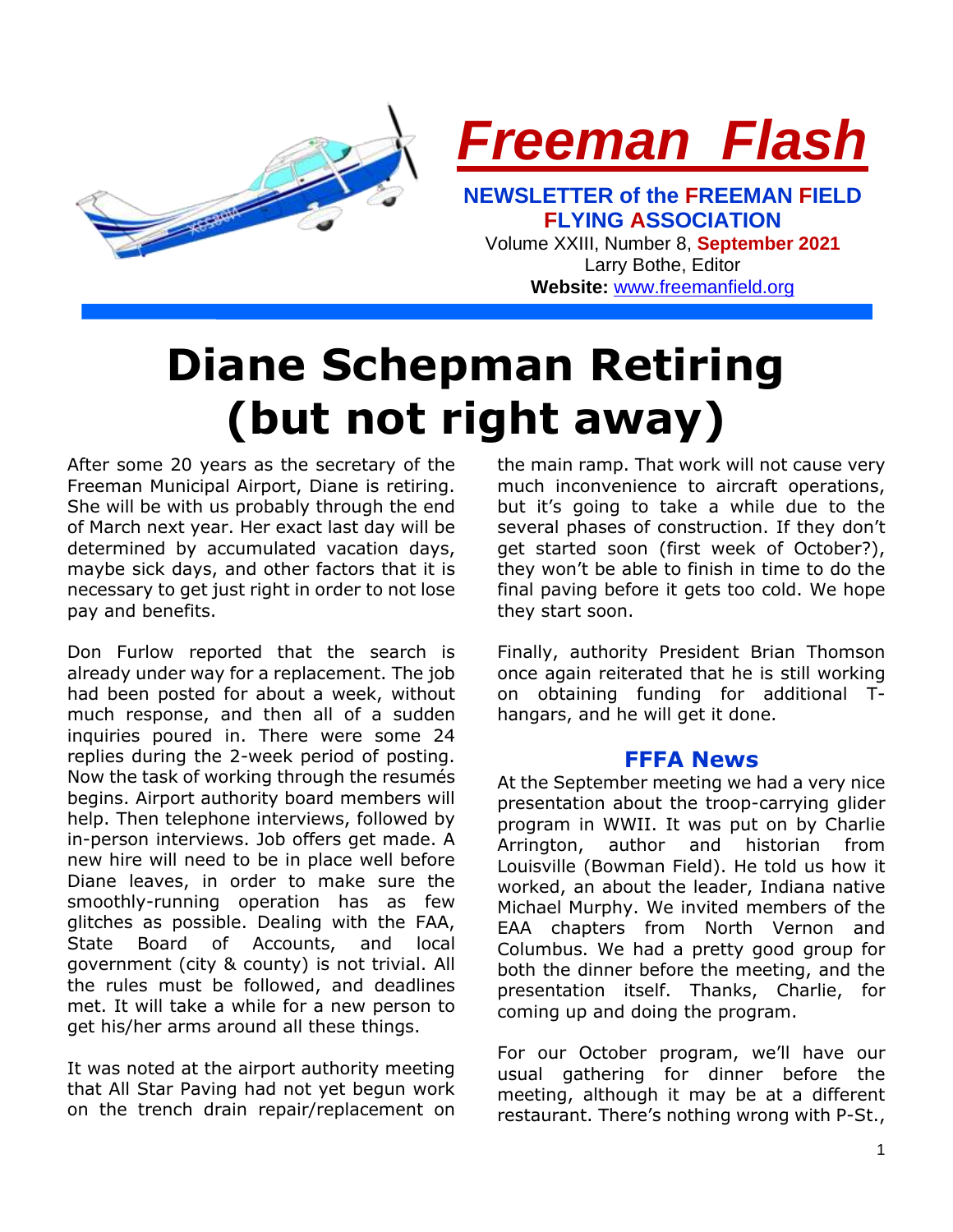but several regulars have told me they are getting bored with going to the same place every month. We're thinking of going to San Marcos at 5<sup>th</sup> & Ewing in October. We'll let you know the restaurant for sure in the reminder message we send out a few days before the meeting, which, by the way, will be on Thursday evening, October  $14<sup>th</sup>$  (always the 2<sup>nd</sup> Thursday).

We don't have a formal program planned for the October meeting. However, because we don't usually run around in the museum building on meeting night, you haven't seen the major changes we have made in exhibits since July. After we discuss whatever is on your mind about aviation, we'll do a tour. And we may even have the full-scale Me-163 German rocket plane fuselage down in the annex by then.

The program for November will be another history program. During WWII in amphibious assaults, ships call LSTs (**L**anding **S**hip, **T**ank) were used to get heavy mechanized fighting equipment ashore. There are very few LSTs remaining, and only a handful that are still seaworthy. But guess what, there is one in Evansville, IN that is still operational, and sails the Ohio river several times a year. One of their tour guides recently contacted us, and wants to come to the museum to put on a program about LST 325. Mark your calendar for Thursday, November  $11<sup>th</sup>$ , to come to the FFFA meeting and hear about the role LSTs played in winning WWII.

**Dinner before the meeting**: A group of us meet at a restaurant, probably San Marcos, located at the corner of 5<sup>th</sup> and Ewing (501 N. Ewing) in Seymour, at 5:00PM for a bite to eat before each FFFA meeting. Please join us for dinner. We talk about whatever has happened to us lately in the aviation world. Information flows. Lots of fun!

# **Medical Minute –**

By Dr. Aaron Frey, MD, AME, 812-524-3333 Aaron's column will be back in October.

## **Museum Archives News of the Freeman Army Airfield Museum**



*The Freeman Army Airfield Museum is a completely separate entity from the Freeman Field Flying Association. Some of our board members (L. Bothe, K.* 

*James) overlap. The FFFA on occasion supports the museum with gifts of money for worthy projects. FMI [www.freemanarmyairfieldmuseum.org.](http://www.freemanarmyairfieldmuseum.org/)*

As was mentioned last month, Joe Clegg walled over the 3 windows on the north side of the Map Room in the main museum building. Those windows had been covered over with vinyl siding on the outside years ago. However, the frames, trim and sashes on the inside 'broke up' the wall on the inside, and made display placement difficult. Joe fixed that, and while he was ay it, he removed and covered over the large 4' x 6' ventilation opening in that wall. Now we have a continuous flat wall surface about 50-feet long to work with.

There were 3-1/2 displays along that wall; Daily Living, Women at Freeman Field, Tuskegee Airmen, and (the ½) Civil Air Patrol. CAP was a half because we had started it, but never really finished. During August and September all 4 of the displays were redesigned and put back in place. They have new signs, and Tuskegee and CAP have numerous new items.

In early summer the museum acquired a whole lot of new Capt. Freeman items from his nephew, who moved to Florida. Those things have been waiting in storage while the Map Room project was completed. On September 22<sup>nd</sup>, Dan Kiel and Larry Bothe started work to reorganize the entry room in the main building to accommodate all the new artifacts. Those items include Capt. Freeman's cadet uniform from West Point, his dress saber, a hunting rifle, his bible and rosary beads, and riding boots and breeches. We also now have the original oil-on-canvas painting of Capt. Freeman (size 3' x 4') that hung over the bar in the Officer's Club during WWII. Right now, it is at Artistic Impressions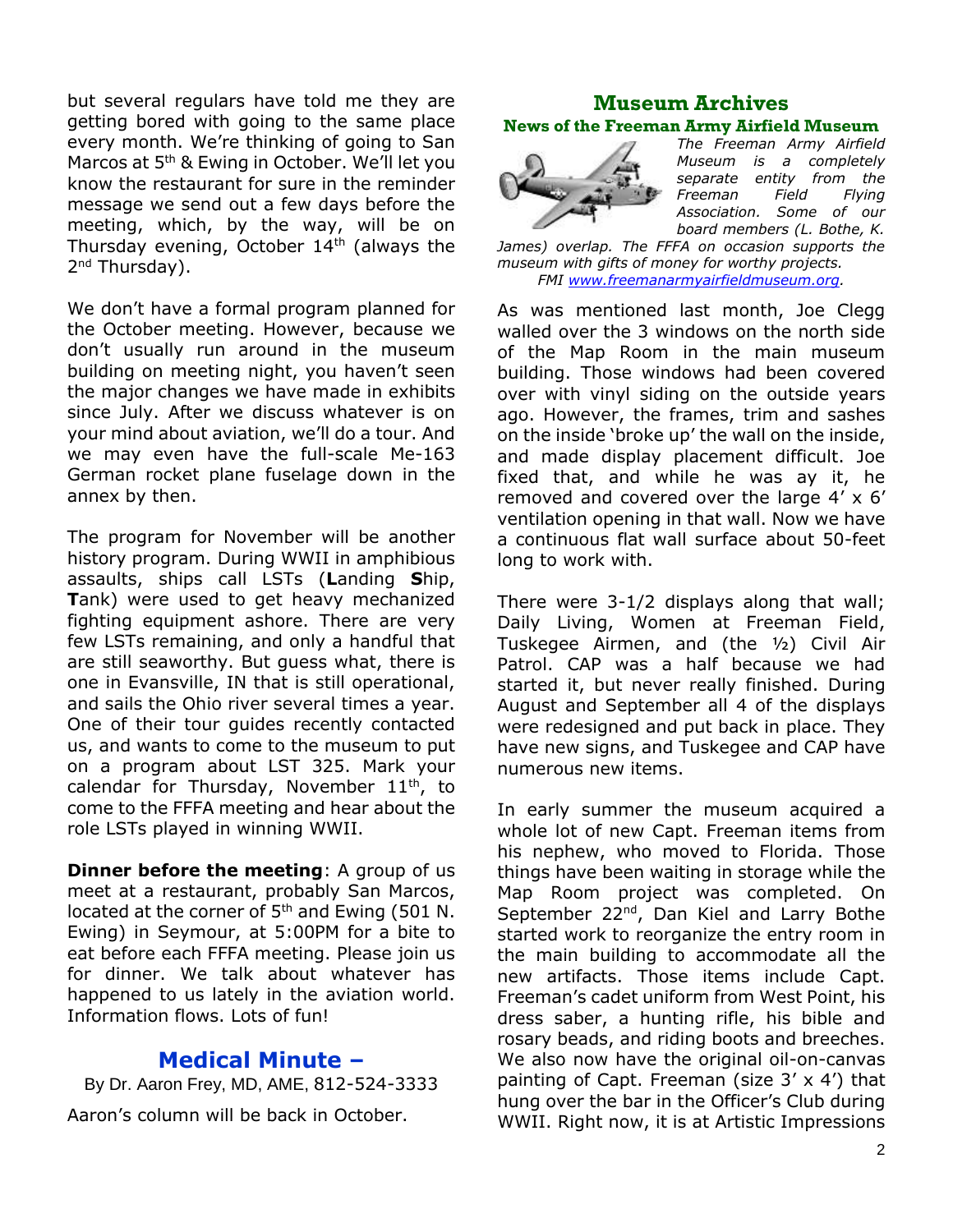(Kevin Greene) for repairs to the frame. We have determined a good place to hang it, and can't wait to get it back. The entry room reset is going to take about a month, working off and on, but we're doing it in a way that will not be unnecessarily disruptive to museum visitors.

Finally, Gayla O'Connor has said we can come get the full-scale replica of a WWII Me-163 German rocket plane her husband, Tim, was working on before he passed away last fall. We have already visited the workshop in Brownstown where it is located, and taken measurements. We hope to return to pick it up in early October. Receiving the Me-163 will require reorganizing the east end of the museum annex building.

After the Captain Freeman and Me-163 displays, we don't have any other major display projects in the works. That's a good thing, because by then we are going to need a break.

# **LSC Glider News –** Pushing The Limits By Steve Hayes

The Louisville Soaring Club based here at Freeman Field is anything but pushing the limits of aviation. Our fleet consists of four club gliders and twelve private gliders, most of which were built from the 1970's through the 1990's. Only three are legitimate  $21^{st}$ century ships. For most of us, pushing the limits means flying ten miles from Freeman. Some of us are happy with a compass, altimeter, airspeed indicator, variometer and handheld radio. We are even more enthusiastic if we have a GPS moving map, transponder and onboard radio. The really cool dudes have Flarm and/or ADS-B units onboard—they're loaded for bear! The hotshot racers around the world in open class competition are generally flying true  $21^{st}$ Century ships.

There are several elite groups of aeronautical engineers, scientists and pilots in the glider

world truly pushing the limits of glider design and performance. Minden, NV (some might say the Mecca of U.S. soaring) is the home for two of these ships. Each group has designed, built and tested two very different gliders mastering the challenges of atmospheric conditions in which they perform.

Our first entry for "Pushing the Limits" is the Perlan II, a fantastic glider designed to fly at high altitude, ideally in Southern Argentina where mountain wave is lifted deep into the stratosphere by the polar vortex rotating off the south pole. Perlan's name was taken from rare Perlan clouds that appear in the upper stratosphere. Perlan, with pilots Jim Payne and Tim Gardner aboard, set the world altitude record for subsonic flight without an engine in 2019 (76,124 feet). Her service ceiling is 90,000 feet, which is the team's ultimate objective. Because of COVID-19, the project was placed on hold because of restricted travel; although, upgrades in scientific packages and sensors were installed and tested in preparation for her next record attempt—surely a candidate for Pushing the Limits.

Our second candidate is somewhat less esoteric than Perlan, but equally impressive. The Nixus Project has developed the first flyby-wire (FBW) glider. Nixus is the brain child of Paulo Iscold, who grew up in a Brazilian glider family with a passion for aircraft and flight. He is an aeronautical engineer who previously designed record setting powered racing aircraft [CEA-308, CEA-309 (Mehari), CEA-311 (Anequim)]. He and his students have also participated in the Red Bull Air Race Championship, working on flight path optimization, aerodynamic modifications and flight simulation. His work led the British Team Bonhomme to a world championship in  $2015<sup>1</sup>$  He has come full circle, to his roots designing and building the "perfect" racing glider. Immigrating to the U.S. as Associate Professor of aeronautical engineering at Cal Poly, he and his students continue the work, refining Nixus and developing her software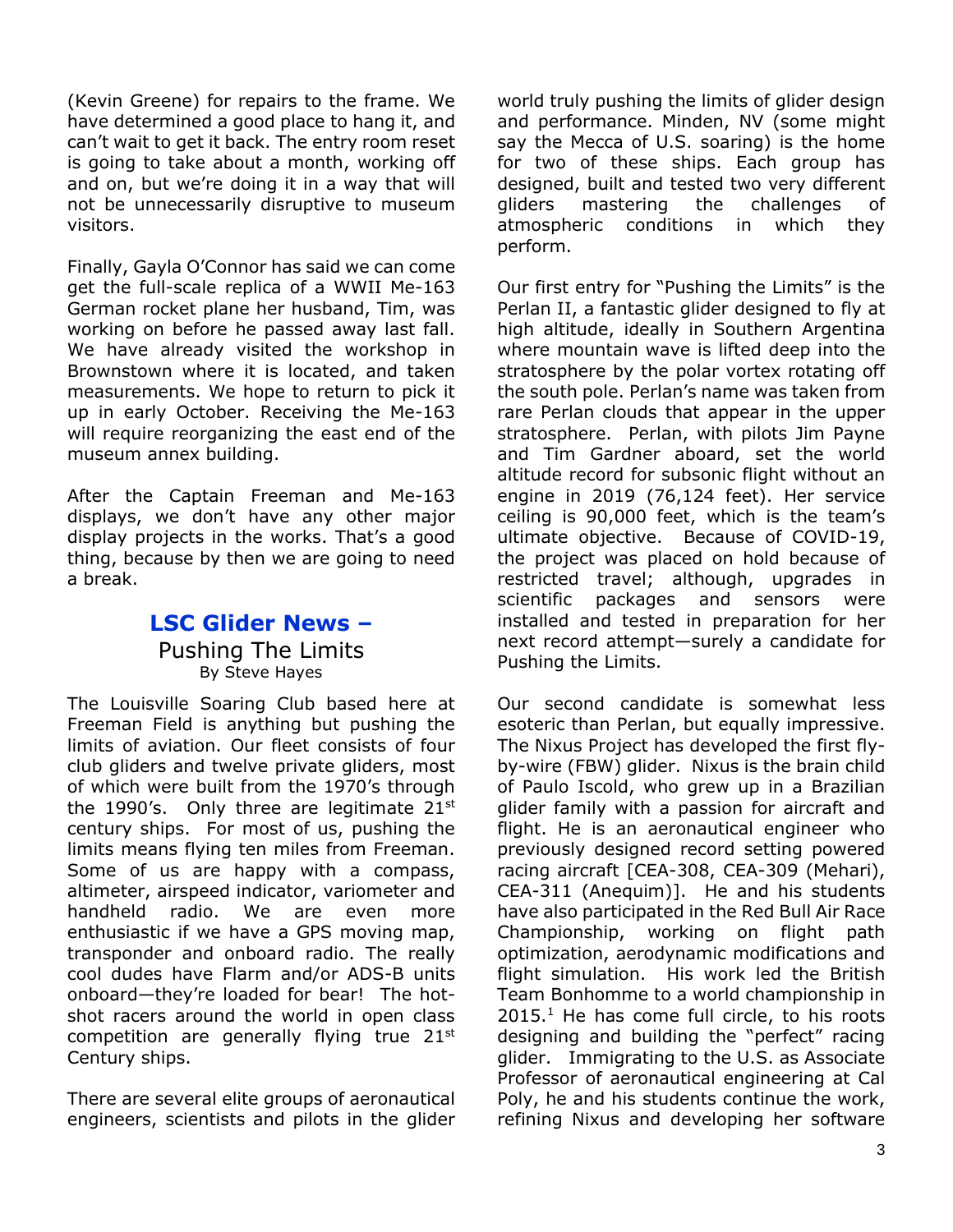platform. When asked why build a FBW glider, he responded, "because we can. It will be very fast, and it will break records."<sup>2</sup>

Nixus (Latin for pushing forward) is an open class glider with dual seats and a 93-foot wing span, designed to maximize lift and speed. It has the second highest aspect ratio of any glider, 53.3 to 1, with a long, narrow, thin wing. The wing is complex, transitioning through eight different airfoils to avoid lift plateau, an unwanted characteristic of modern sailplane wings that limits good performance while thermalling.<sup>2</sup> FBW is accomplished with four central microprocessors connected via a three-bus system to additional microprocessor-servo units in the wings. The electronics drive six flaps per side that act both as flaps and ailerons. The system is triple redundant. For added safety, the most outboard aileron has mixed control. Should the servo fail, mechanical connection to the stick provides about one-third roll capability. To improve laminar flow toward the outer wing, there is variation of the flap chord. This optimizes lift distribution and minimizes induced drag at all angles of attack. The wings are designed to accommodate six feet of flex along the outer eighteen feet of wing (scary just to look at) that could cause bending-torsion or twisting of the wing during flexion. To resolve this problem, the outer spar is swept forward to reduce bending-torsion, and the outer wing is built with inherent twist. Under load the airfoil remains aligned, which maintains optimal angle of attack for the flexed portion of the wing. $2,3$ 

This baby is built for speed and endurance. It first flew March 2019. In 2020 it started breaking U.S. National records with guess who piloting? --Jim Payne and Alan Coombs.<sup>4</sup>

- Distance in triangular flight (636.9 miles)
- Speed in 1000 km triangle (90.26 mph)
- Distance in a free triangle (636.68 miles)
- Speed over an out-and-return (134.02 mph)
- Speed in 750 km triangle (86.44 mph)

Both of these aircraft fit the bill for Pushing the Limits of flight into new realms as does Jim Payne, test pilot for both aircraft. I think he is an example to all pilots of pushing oneself forward. He is as extraordinary as the two aircraft he flies.

As we watch for each other around Freemen, one day you may see a lowly glider pass you going in the same direction--now wouldn't that be something! *Keep Pushing Forward.*

References:

- 1. Iscold, Paulo. California Polytechnic State Univ. Dept. of Aerospace Engineering Faculty Biography, 2021.
- 2. Iscold, Paulo. Nixus Project Lecture, Facebook, October 18, 2019.
- 3. Iscold, Paulo and Amy. Nixus Project-Pushing the Limits, Soaring Magazine, Sept. 2019, pgs 10-15.
- 4. Bick, Eric. Record Flights in 2020, Soaring Magazine, April 2021, Pages 14-21.

# **FFFA Member Activities and Accomplishments**

The Madison Air Show was this past Saturday, 9/25. You really should go every year; it's like Old Home Week. Larry Bothe, Steve Morse and Helmet Weislein (and Helmut's wife, Barb) were there. As usual, Helmut took some pictures. Here's Larry, and a guy Helmut knows from UPS, with his little Sonex kit-built micro-jet. It's a neat airplane, but he says its very squirrely to fly in any kind of wind.

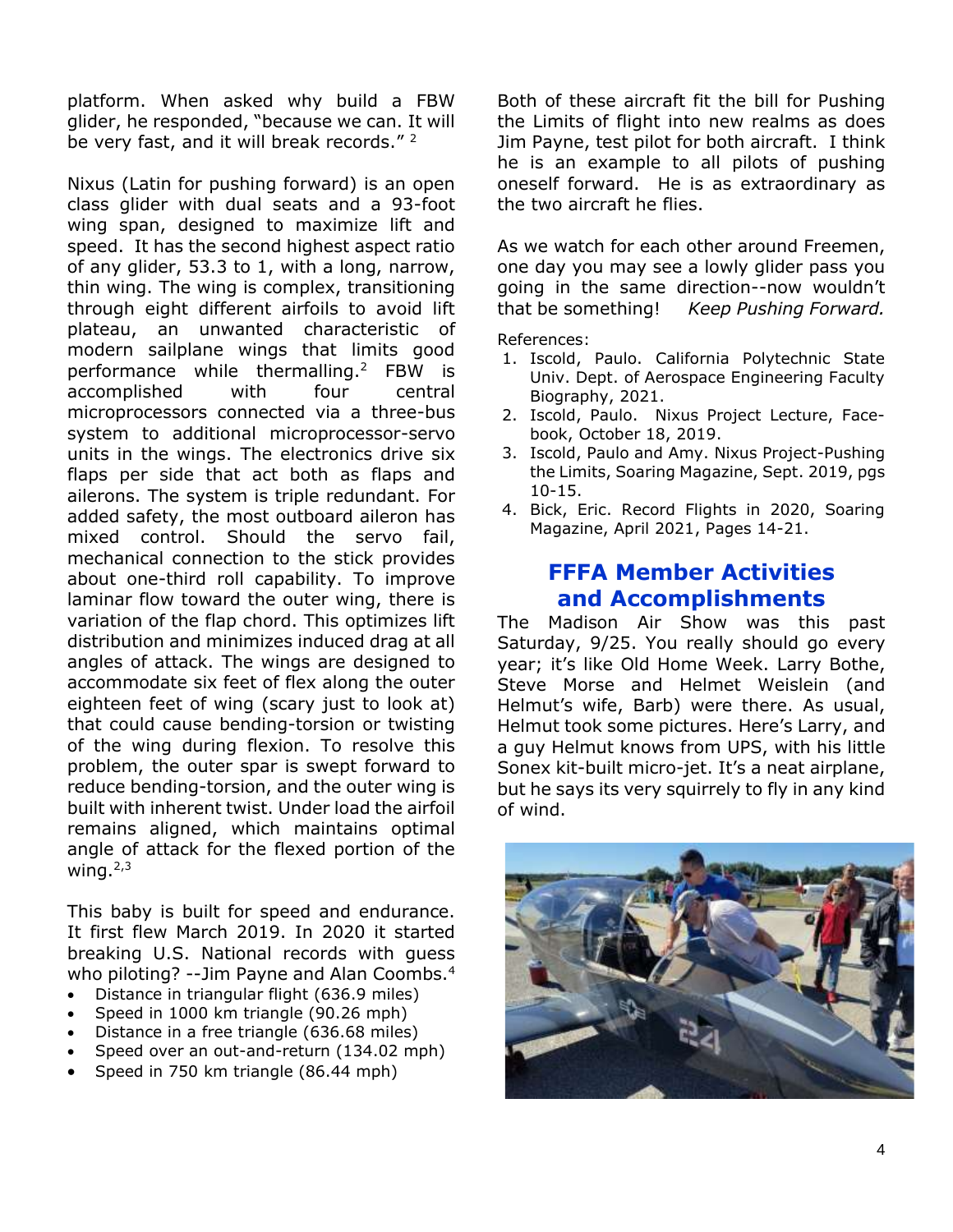Tom Hallow has been mostly busy shelling corn, and he sure hasn't flown into his grass strip lately. Here's a picture of it from this past Wednesday, 9/22after all that rain we had. It's just a little wet; more like a long, skinny rectangular lake. But the geese seem to like it. You can see the gaggle in the middle.



**Jan Sipes** and **Dick Burton** have joined the museum as volunteer docents for the flight simulators. They will help museum visitors, especially young people, to have a good introduction to the realm of flight. We could still use one or two more people (hopefully, pilots) in that capacity. If you would like to help for a few hours, one or two days a month, call Larry at 812-521-7400.

## **Airline Perspective –** How Much Can Airline Pilots Fly? By Adam Springmeyer

Hello to all! I started to write this article from Minneapolis-Saint Paul, Minnesota (MSP,) and now finishing it up in Charleston, South Carolina (CHS.) I can honestly say that the temperature went from 80 to 55 like it saw a State Trooper going the opposite direction on the highway. This was the case for here in MSP as well as Pittsburgh. We landed at 11:00 a.m. with a temperature of only 56° F.

A few months ago, we talked about where some pilots get to stay, but I never got back to how much we can fly. To help answer the question, we have to reference 14 CFR Part 117. This is a fairly new regulation that was created in the wake of the Colgan Air Flight 3407 crash outside of Buffalo, New York

(BUF.) Now, this crash though extremely tragic, had nothing to do with rest rules. You can ask many airline pilots, and they will give you more reasons than you can count about what this accident did to our profession. However, that can be discussed for a different article.

FAR Part 117 breaks down a pilot's day into two (2) sections; Table A: Total Allowable Flight Time, and Table B: Total Allowable of Duty Time. Both of the times listed in the chart of both tables is based upon when a pilot starts his/her day. This is called a Pilot's Report Time. Once this time is established, we then can figure out both the total amount of flight time allowed, and the total duty time allowed based on the number of legs assigned to a pilot for that day. Please look at the table to help solve the problem.

Let's say we have a pilot that shows up to the airport at 6:30 AM, and is assigned four (4) legs that particular day. We go down the side of the table and see that between 0600 and 0659 the pilot is allowed 9:00 hours of flight time. This is a hard limit and cannot be exceeded unless unforeseen circumstances occur. We then go over to the 4 legs / Number of Segments section and see that the pilot can be on duty for 12:00 hours of duty. This means the pilot has to duty-off at 6:00 PM.

This all seems simple enough right? However, the FAA likes to throw little "well, but…" into each of these regulations. Here are some exceptions:

If a pilot runs into any kind of delay, he can be extended for up to 30 minutes without special approval. That means he can fly until 6:30 PM. and not worry about a violation. If the delay is long enough, and the pilot agrees to an extension, the pilot can remain on duty for an additional 90 minutes beyond the 30. This is a total of 120 minutes (2 hours.) This total cannot be exceeded. This is a sore subject to pilots because we either fly the extension, or we call in fatigued. The FAA is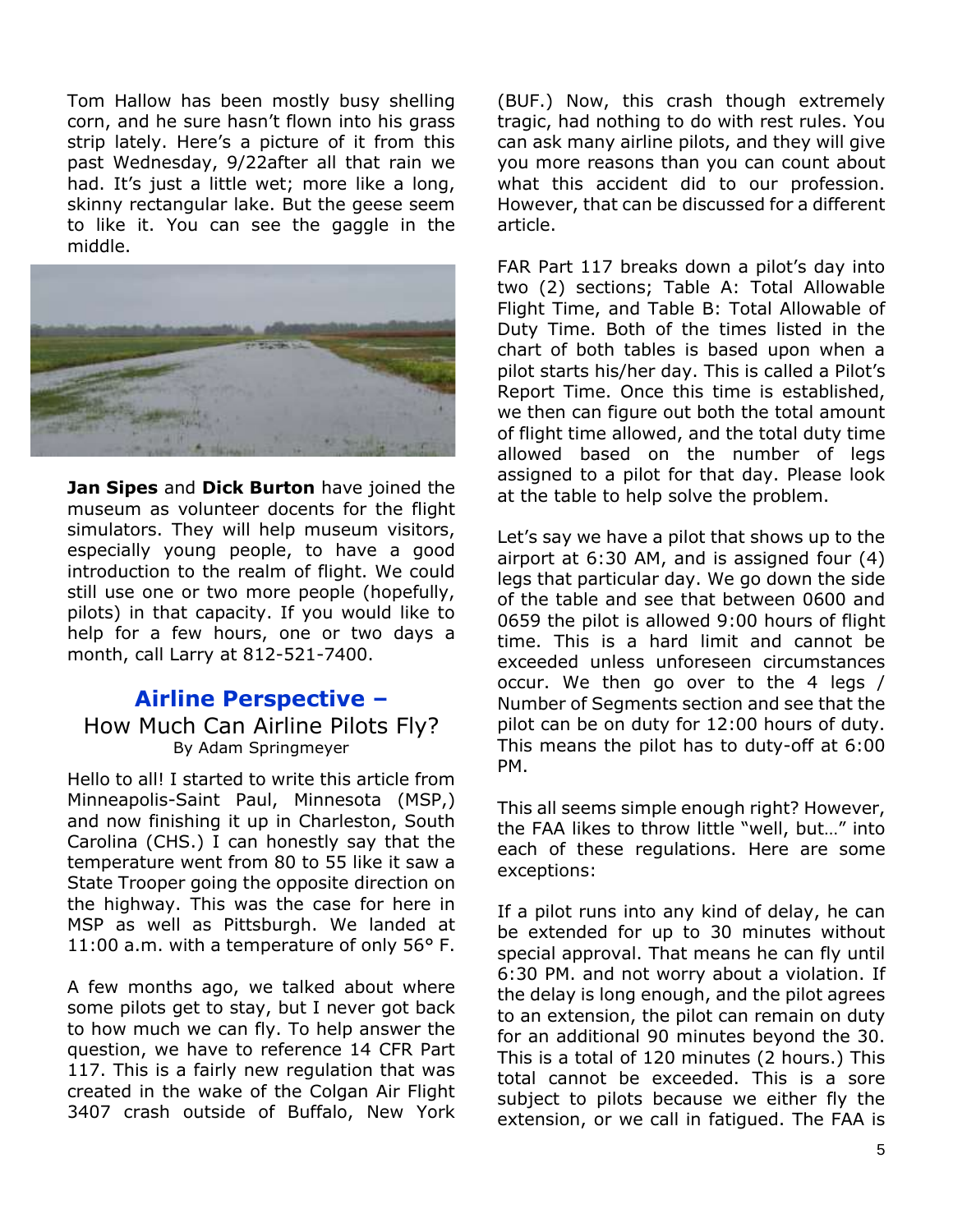still reviewing this interpretation, but each airline is using their "interpretation" as law. The airlines love using the phrase, "Legal to Start. Legal to Finish."

Dead Heads (DH) don't count as an actual flight, and therefore will change the number of segments that he or she will fly that day. This then changes the amount of duty that they can be on. If the DH starts their day, or is in the middle of the day, their duty time starts when they first got to the airport. If the DH ends the day, they are off duty and does not factor into their time.

Should a pilot have to make a diversion to another airport other, than their intended destination, their total legs/Number of Segments will not change. In our above example, this would not change the overall numbers.

Once a pilot is completely done with their day, they must have 10 hours of rest, with 8

sure they have 8 hours of sleep opportunity before reporting for duty.

Report time is based on your anchor city, i.e. the city where you are based. Being that I am based in Pittsburgh, my anchor time will always be set on Eastern Standard/Daylight Time.

FAR Part 117 does not apply to pilots who operate cargo flights: UPS, FedEx, Atlas, etc. These operators are under a cargo cutout. The pilots of these carriers are subject to having a total of a 16-hour work day, with a maximum flight time of 8 hours. These carriers are governed by their own contracts with the pilots. Currently there is a 50/50 split on whether or not cargo carriers should be governed under FAR Part 117.

Here's ana example of a UPS flight from Pittsburgh (PIT) to Louisville (SDF) to Kansas City International (MCI.) I know this schedule as I have flown on a UPS airplane on this

| <b>Scheduled</b><br><b>Time of Start</b><br>(Acclimated<br>Time) | Maximum Flight Duty Period (hours) Limits for Lineholders<br><b>Based on Number Of Operational Flight Segments</b> |                 |                 |              |                 |                |      |
|------------------------------------------------------------------|--------------------------------------------------------------------------------------------------------------------|-----------------|-----------------|--------------|-----------------|----------------|------|
|                                                                  |                                                                                                                    | $\overline{2}$  | 3               | 4            | 5               | 6              | $7+$ |
| 0000-0359                                                        | 9                                                                                                                  | $\overline{9}$  | g               | 9            | $\overline{9}$  | 9              | 9    |
| 0400-0459                                                        | 10.                                                                                                                | 10.             | 10.             | 10.          | 9               | 9              | 9    |
| 0500-0559                                                        | 12                                                                                                                 | 12 <sup>1</sup> | 12 <sup>°</sup> | 12           | 11.5            | 11             | 10.5 |
| 0600-0659                                                        | 13                                                                                                                 | 13              | $12^{\circ}$    | $12^{\circ}$ | 11.5            | 11             | 10.5 |
| 0700-1159                                                        | 14                                                                                                                 | 14              | 13              | 13           | 12.5            | 12             | 11.5 |
| 1200-1259                                                        | 13                                                                                                                 | 13              | 13              | 13           | 12.5            | 12             | 11.5 |
| 1300-1659                                                        | 12                                                                                                                 | 12              | 12              | 12           | 11.5            | 11             | 10.5 |
| 1700-2159                                                        | 12                                                                                                                 | 12 <sub>2</sub> | 11              | 11           | 10 <sup>°</sup> | 9              | 9    |
| 2200-2259                                                        | 11                                                                                                                 | 11              | 10 <sup>1</sup> | 10           | 9               | $\overline{9}$ | 9    |
| 2300-2359                                                        | 10                                                                                                                 | 10              | 10 <sub>1</sub> | 9            | 9               | 9              | 9    |

exact route multiple times. The pilot's report time is 9:00 PM. (2100). This puts their Table A limit at 8:00 hours of flight time. As they are flying 2 legs, their Table B time limit is 12:00 hours. This means a pilot has to duty off at 9:00 a.m. In this example, this is perfectly fine as the flight gets to MCI around 4:30 AM the

hours sleep opportunity, aka "behind the door." A pilot's rest time starts 15 minutes after the last flight has gotten to the gate. This is also a sore subject with pilots as we have to get off the plane, wait for the hotel shuttle, ride to the hotel, check in, and maybe get food or use the bathroom. The rest also applies to leaving the hotel back to the airport. It is always up to a pilot to make

next morning. However, using the above table, and the knowledge that when a pilot gets to SDF, there is generally a 4 to 5 hour wait before the next flight. This example follows FAR 117, but if you were to operate another leg after MCI as they do during their Christmas Operations, then you can run into an issue. This brings the total duty allowed to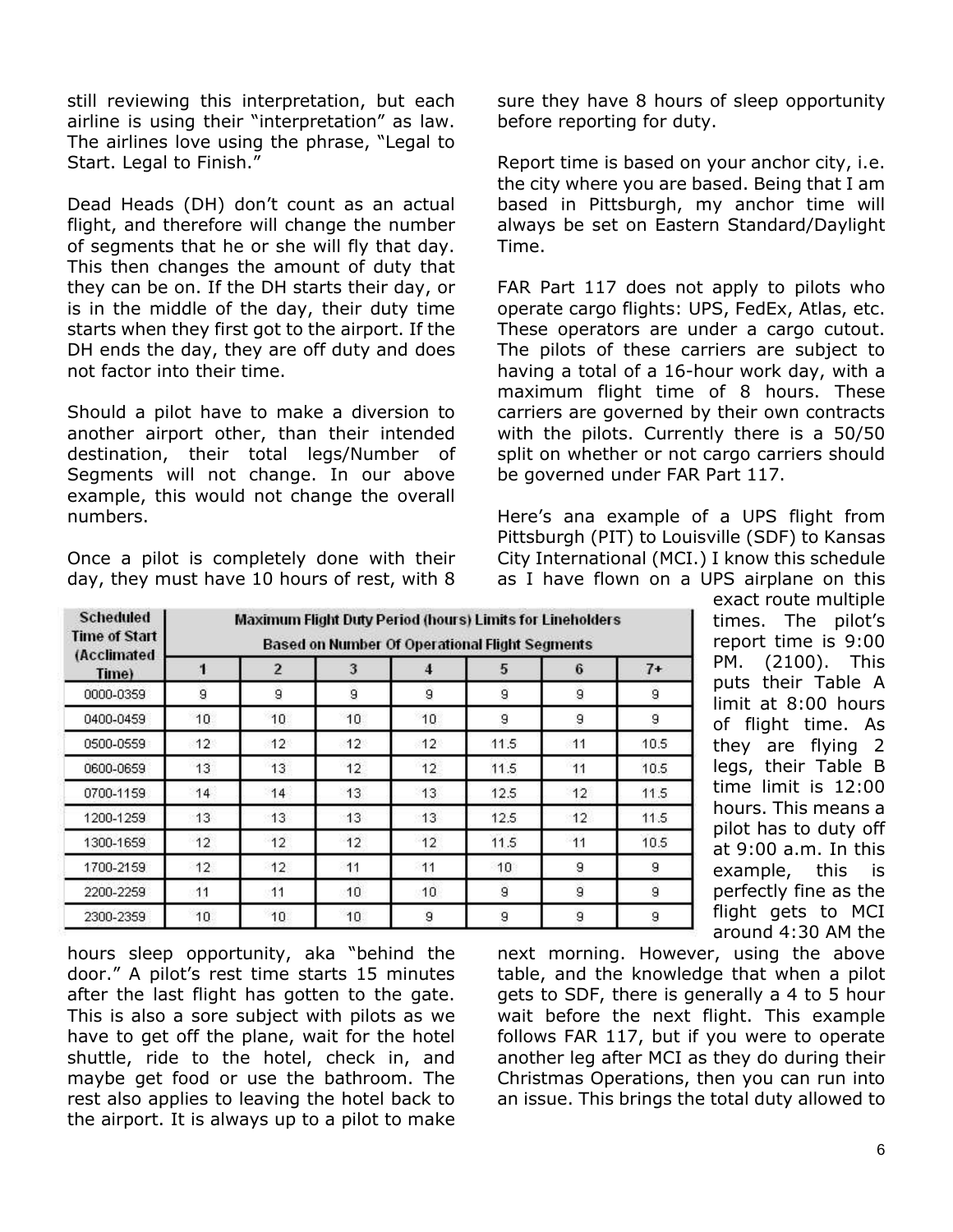11:00 hours. So the pilot's in this example have to be done by 8:00 AM. Eastern Time.

I hope this gives you a better understanding of how a pilot operates on a daily basis. This regulation does not change the limit of a pilot flying a maximum of 100 hours per month, and 1000 hours per year.

Thanks to each and every member for reading these articles, and to the ones who send in requests for different topics. If you have any questions that you would like answered, please email me at [adam.springmeyer@gmail.com.](mailto:adam.springmeyer@gmail.com) Fly Safe, and Blue Skies.

#### **Seymour Glider Operation Information**

The Louisville Soaring Club would like aircraft flying at SER to know that the gliders almost always operate off runways 14/32. However, that does not mean that the wind favors 14 or 32. The gliders and tow plane use 14/32 because it is convenient to where the gliders are stored. … All the gliders have radios. When approaching the field, especially on weekends, call addressing *Seymour Glider Operations* and ask where the gliders are; they will tell you. It actually works best, when glider operations are in progress, for power planes to use 5 or 23. FMI [www.soarky.org,](http://www.soarky.org/) or call Mike Carlson, President, 502-321-6349.

#### **FFFA Officers - Contacts**

**Karen James**, President, 812-498-4482 [Flygirl172@me.com](mailto:Flygirl172@me.com) **Jan Sipes**, Vice President, 812-522-9446 [sipesj@hotmail.com](mailto:sipesj@hotmail.com) **Brett Hays**, Secretary, 812-528-2186 [brett@bretthays.law](mailto:brett@bretthays.law) **Larry Bothe**, Treasurer/Membership, 812-521-7400 [LBothe@comcast.net](mailto:LBothe@comcast.net) **Barty Moffett**, Board, 812-528-0012 [barty@barty.com](mailto:barty@barty.com) **Tom Hallow**, Board, 812-569-4293 [hallow1950@gmail.com](mailto:hallow1950@gmail.com) **Zach Grant**, Board, 317-201-4293 [L1011jock@sbcglobal.net](mailto:L1011jock@sbcglobal.net)

# **Local Event Calendar at a Glance**

Local aviation events are about over for 2021. Here are some important dates for for advance planning in 2022:

 Sun 'n Fun 2022 April 5-10 AirVenture 2022 July 25-31

\*\* Two asterisks mean Cliff Robinson will be performing an air show at that event; \*one asterisk means Cliff will be there offering Stearman rides, but no air show. If you want to see world-class aerobatics with no admission charge, attend one of the shows.

#### **Association & Meeting Information**

**Freeman Field Flying Association** meets the 2<sup>nd</sup> Thursday of each month, 7:00 PM, at the Freeman Army Airfield Museum. No meeting in July. Christmas dinner in December. *Join FFFA:* Dues are \$10 per year. Send a check, payable to *FFFA*, to Larry Bothe, 1082 Governors Ln, Seymour, IN 47274-1135. Include e-mail address and phone number. ½ price after the 4<sup>th</sup> of July.

Airport Authority meets the 3<sup>rd</sup> Monday of each month at 7:15 PM, terminal building conference room. **Freeman Army Airfield Museum** board meets the 3rd Tuesday of each month, 6:00 PM, main museum building, Map Room.

*Freeman Flash* issues going back to 1999 are available if you contact the editor.

## **Sell – Buy**

Have something you want to sell or buy? FFFA members get a free ad. Send an e-mail to [LBothe@comcast.net](mailto:LBothe@comcast.net) to place an ad.

## **FAA Medical Examinations**

**Dr. Aaron Frey, AME 812-524-3333** 2026 N Ewing St, Seymour

3<sup>rd</sup> & 2<sup>nd</sup> class medicals performed

## **Cherry Hill Aviation**

Aircraft Maintenance & Annual Inspections Tube & fabric work a specialty Aircraft sales, rental & flight instruction **Lance Bartels 812-322-6762**